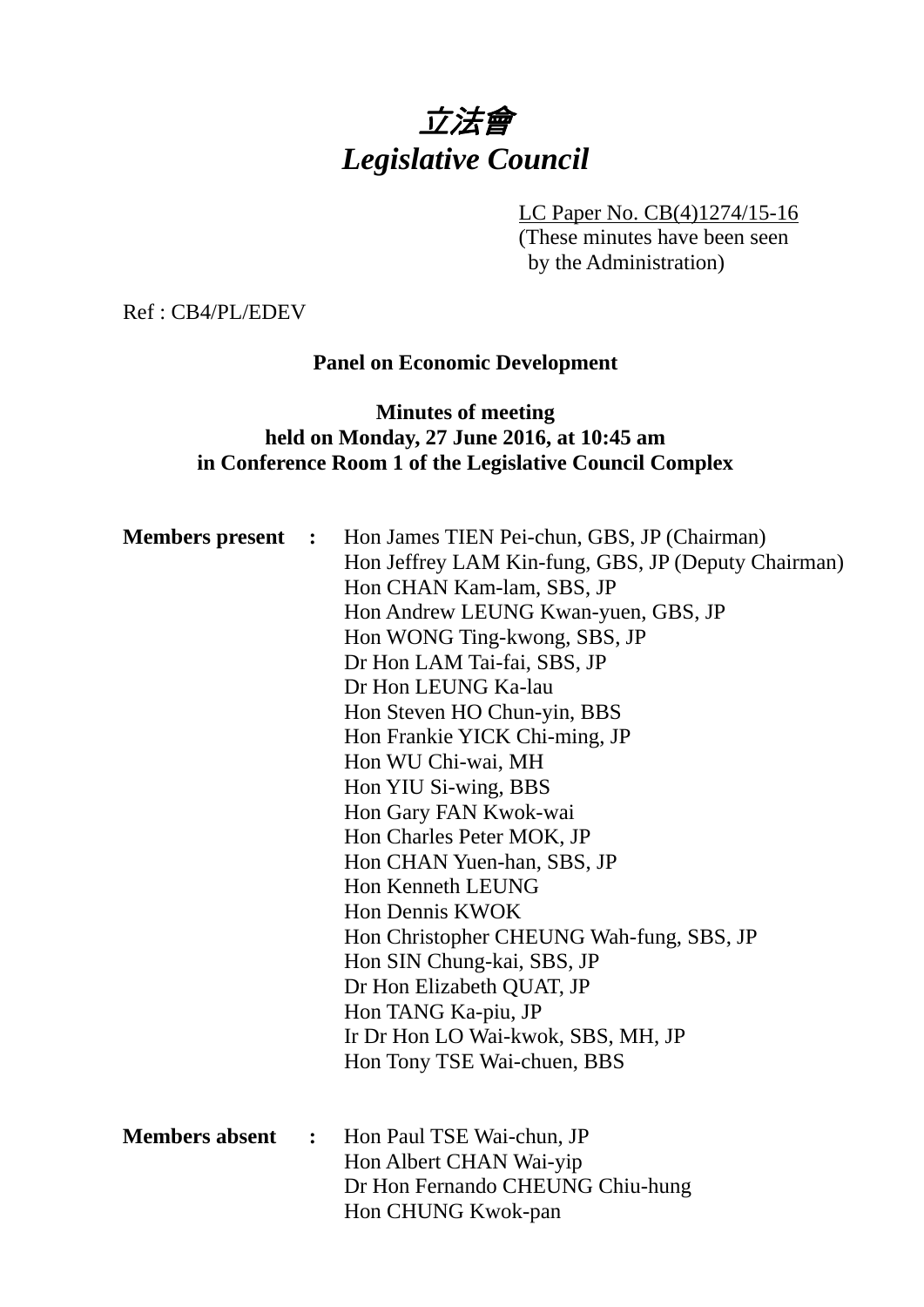**Public Officers :** <u>Agenda item III</u> **attending** 

Transport and Housing Bureau

Mr Wallace LAU Deputy Secretary for Transport and Housing (Transport)4

Civil Aviation Department

Mr Kevin CHOI Deputy Director (Special Duties)

Mr Raymond NG Assistant Director-General of Civil Aviation (Airport Standards)

Mr Stewart SHUM Chief Treasury Accountant

Mr Michael LAU Flight Operations Inspector(S)3

Mr Peter PANG Senior Airworthiness Officer (6)

Agenda item IV

Environment Bureau

Ms Christine LOH, JP Under Secretary for the Environment

Mr Vincent LIU, JP Deputy Secretary for the Environment

Ms Esther WANG Principal Assistant Secretary for the Environment (Financial Monitoring)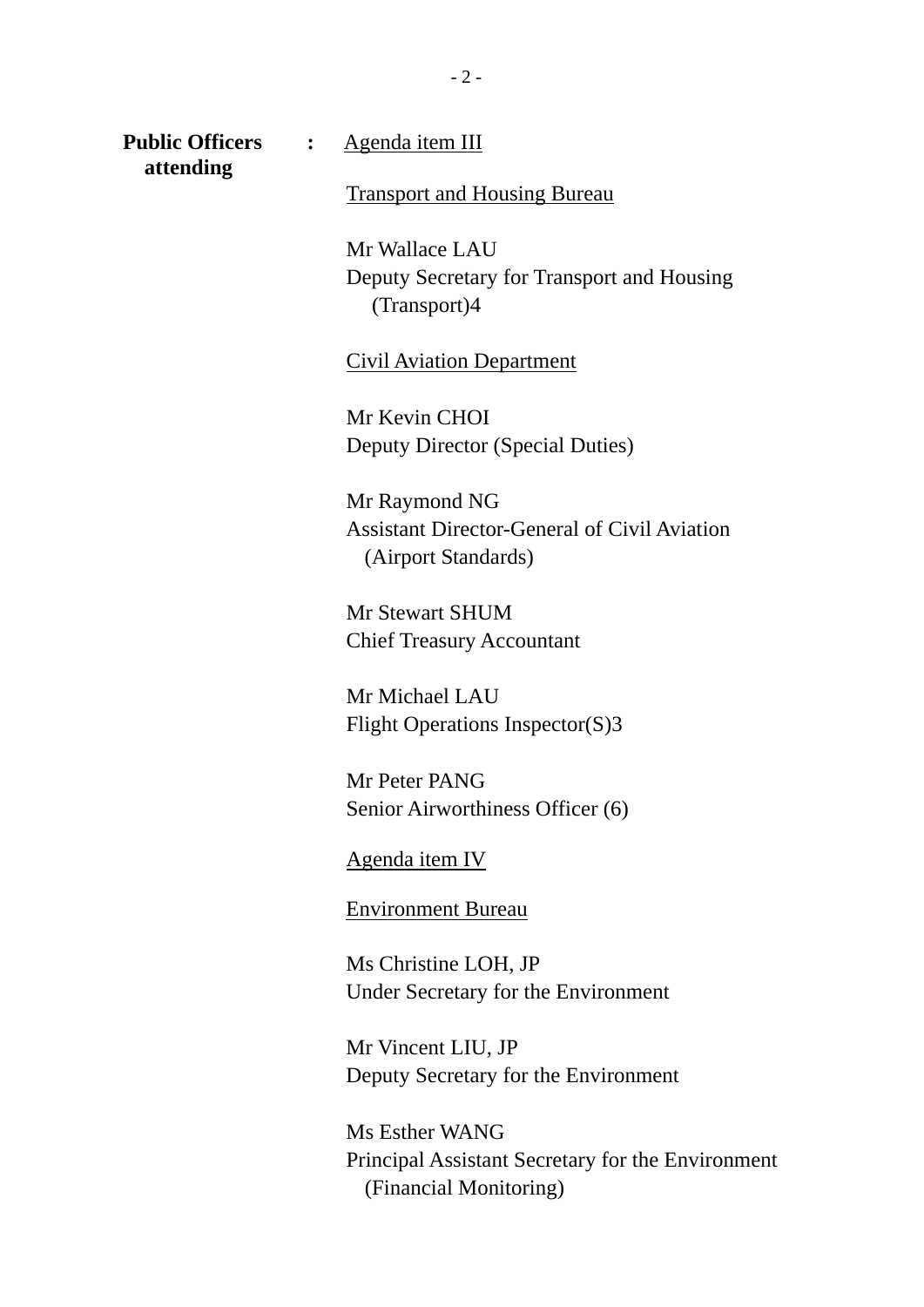|                             | <b>Housing Department</b>                                            |
|-----------------------------|----------------------------------------------------------------------|
|                             | Miss Rosaline WONG<br><b>Assistant Director (Estate Management)2</b> |
|                             | Mr NG Tat-kwan<br>Chief Building Services Engineer (2)               |
| <b>Clerk in attendance:</b> | Ms Shirley CHAN<br>Chief Council Secretary (4)5                      |
| <b>Staff in attendance:</b> | Ms Shirley TAM<br>Senior Council Secretary (4)5                      |
|                             | Ms Lauren LI<br>Council Secretary (4)5                               |
|                             | Ms Zoe TONG<br>Legislative Assistant (4)5                            |

#### Action

## **I. Confirmation of minutes of meetings**

| (LC Paper No. CB(4)1096/15-16  | — Minutes of meeting<br>24 March 2016  | <sub>on</sub> |
|--------------------------------|----------------------------------------|---------------|
| LC Paper No. $CB(4)1143/15-16$ | — Minutes of meeting<br>19 April 2016) | on.           |

The minutes of the meetings held on 24 March 2016 and 19 April 2016 were confirmed.

## **II. Information papers issued since the last regular meeting**

(LC Paper No.  $CB(4)1058/15-16(01)$  — Joint letter from Hon Starry LEE and Dr Hon Elizabeth QUAT dated 23 May 2016 on implementation of the Trade Descriptions (Unfair Trade Practices) (Amendment) Ordinance 2012 (Chinese version only)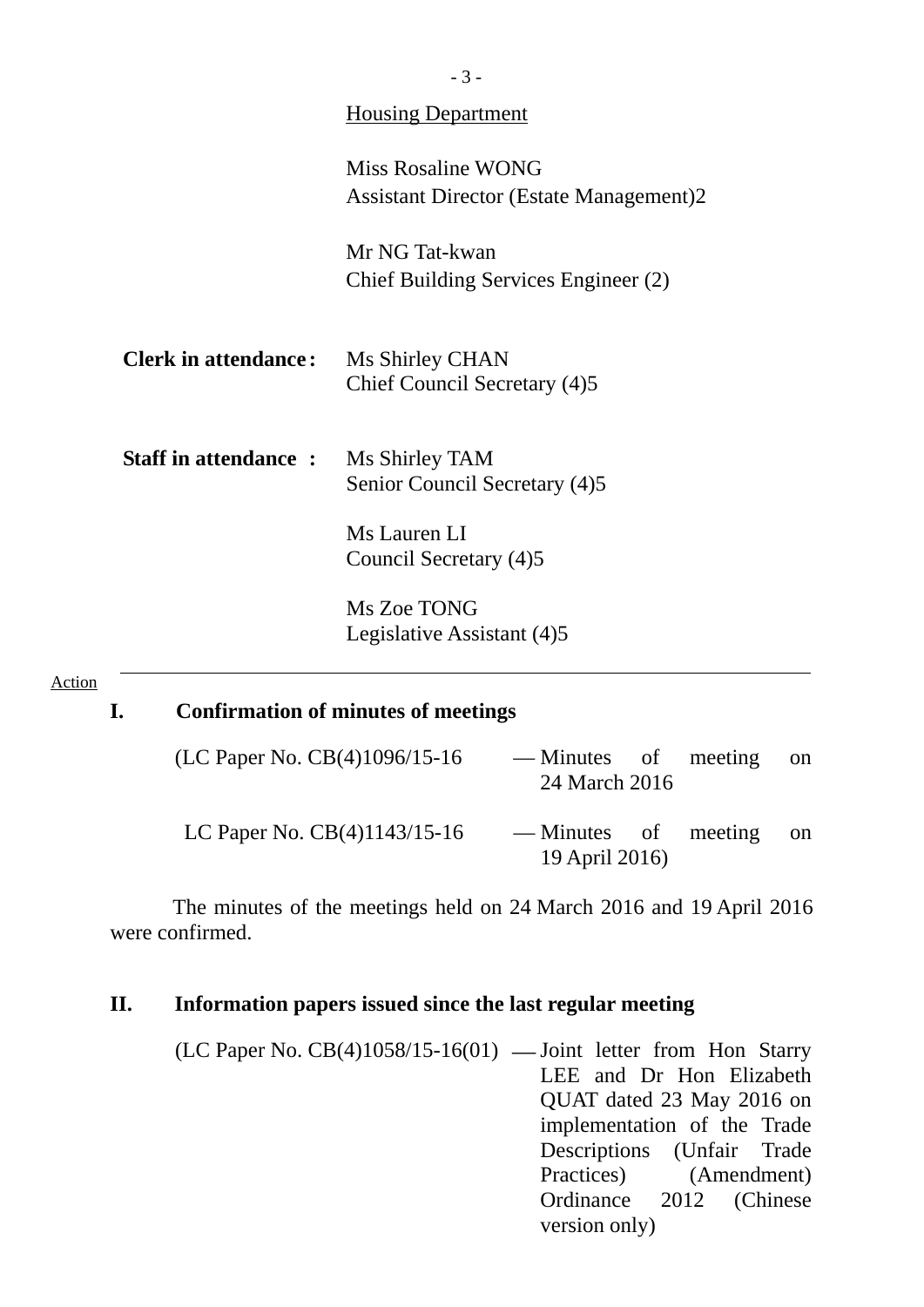- LC Paper No.  $CB(4)1058/15-16(02)$  Joint letter from Hon CHAN Yuen-han and Hon TANG Ka-piu dated 23 May 2016 on implementation of the Trade Descriptions (Unfair Trade Practices) (Amendment) Ordinance 2012 (Chinese version only)
- LC Paper No.  $CB(4)1061/15-16(01)$  Administration's paper on tables and graphs showing the import and retail prices of major oil products from May 2014 to April 2016
- LC Paper No.  $CB(4)1119/15-16(01)$  Administration's response to two joint letters from Members on implementation of the Trade Descriptions (Unfair Trade Practices) (Amendment) Ordinance 2012 as set out in LC Paper Nos. CB(4)1058/15-16(01) and (02)
- LC Paper No.  $CB(4)1155/15-16(01)$  Further joint letter from Hon CHAN Yuen-han and Hon TANG Ka-piu dated 20 June 2016 on implementation of the Trade Descriptions (Unfair Trade Practices) (Amendment) Ordinance 2012 (Chinese version only))
- 2. Members noted the above papers issued since the last regular meeting.
- **III. Review of fees and charges under the Hong Kong Air Navigation (Fees) Regulations (Cap. 448D) and the Civil Aviation (Aircraft Noise) (Certification) Regulations (Cap. 312A)**

 $(LC$  Paper No.  $CB(4)1138/15-16(01)$  — Administration's paper on review of fees and charges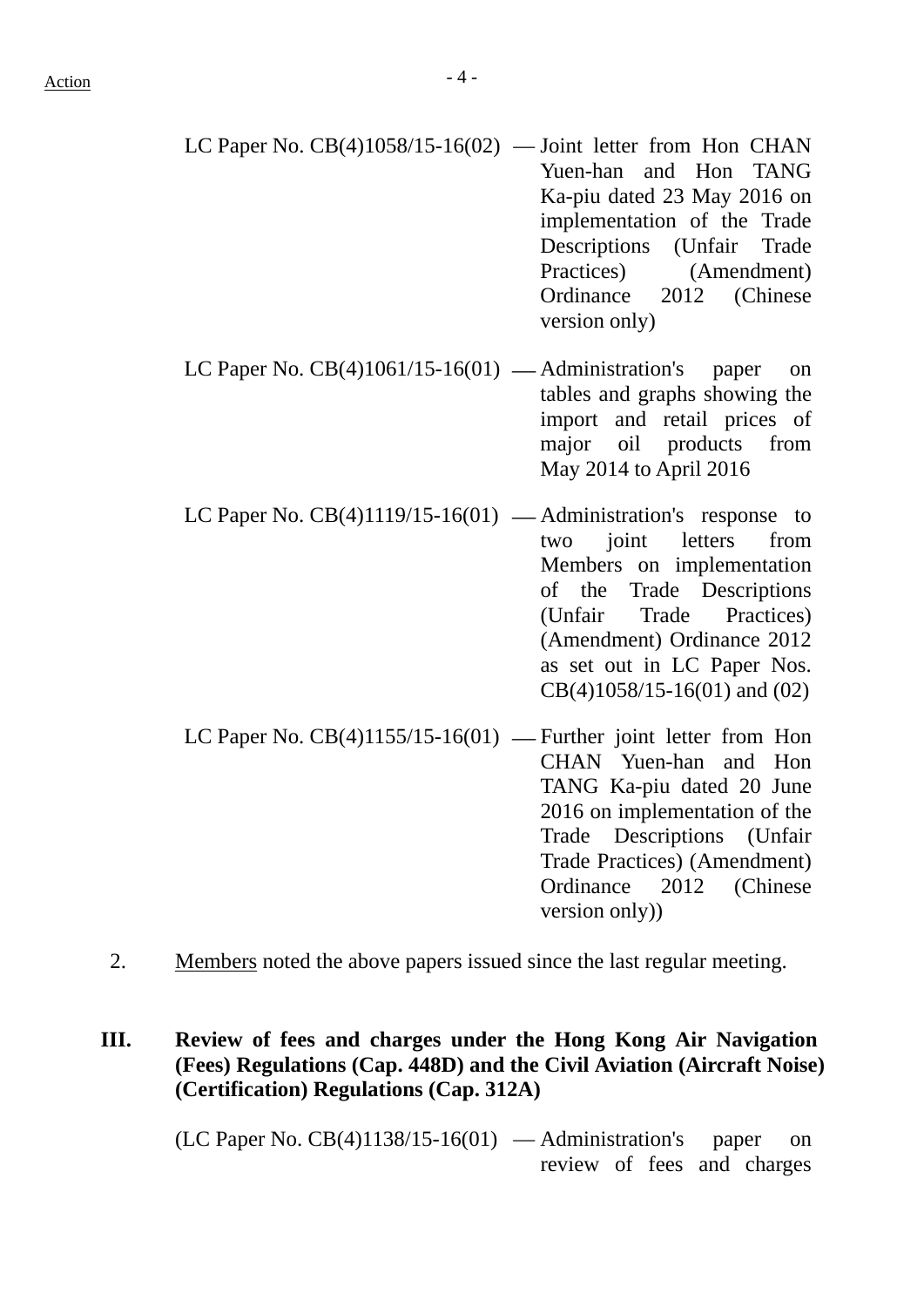under the Civil Aviation (Aircraft Noise) (Certification) Regulations (Cap. 312A) and the Hong Kong Air Navigation (Fees) Regulations (Cap. 448D))

## Presentation by the Administration

3. At the invitation of the Chairman, Deputy Secretary for Transport and Housing (Transport)4 ("DSTH") introduced the progress of the review of the statutory fees under the Civil Aviation (Aircraft Noise) (Certification) Regulations (Cap. 312A) and the Hong Kong Air Navigation (Fees) Regulations (Cap. 448D). With the aid of power-point presentation material, Chief Treasury Accountant presented the details of the review and the way forward for implementing the review results and fee proposals. Details of the presentation were set out in the Administration's paper (LC Paper No. CB(4)1138/15-16(01)).

(*Post-meeting note*: The power-point presentation material provided by the Administration was issued to members vide LC Paper No. CB(4)1172/15-16(01) on 27 June 2016.)

## Discussion

## *Fee levels*

4. Mr Kenneth LEUNG enquired about the types of charges imposed by the Civil Aviation Department ("CAD") via the Airport Authority Hong Kong ("AAHK") on airlines.

5. Deputy Director (Special Duties) ("DD/SD") advised that the 79 statutory fee items under discussion were charged by CAD to AAHK and/or airlines, among others, in accordance with Cap. 312A and Cap. 448D. Air navigation charges were charged separately, where charges for navigating aircrafts landing at and taking off from the Hong Kong International Airport ("HKIA") were payable by AAHK, whereas charges for overflying aircraft without landing at HKIA were recovered directly from the aircraft operators.

6. Mr Kenneth LEUNG further enquired about the charging levels of the 79 statutory fee items vis-à-vis similar items charged by the airport authorities of neighbouring cities as well as other major Asian cities.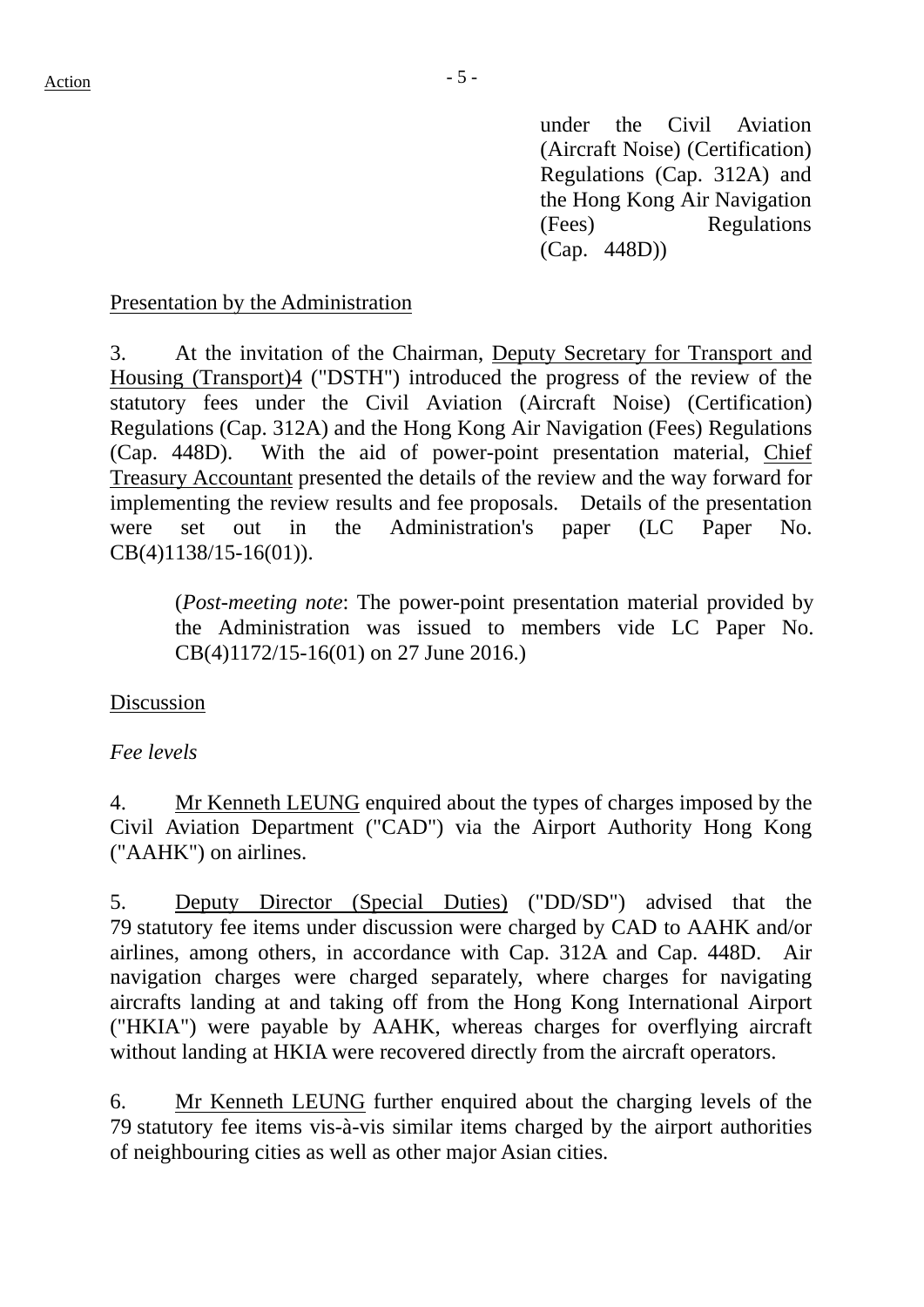7. Mr YIU Si-wing also asked about how the proposed statutory airport fees and charges compared with those of other overseas jurisdictions. Given that the landing and parking charges of aircraft at HKIA would increase shortly so as to finance the three-runway system ("3RS") project, Mr YIU was concerned about the overall cost implication on the aviation industry following these fee adjustments proposed by the Administration, and enquired if any trade consultation would be conducted.

8. DD/SD responded that generally speaking the charging levels of the 79 statutory fee items were relatively low when compared with other overseas jurisdictions and hence any increase of these fees would not bring about significant upward adjustment of the total airport charges. In fact, the current fee revision would mainly reflect inflation since the last fee revision in 2012. CAD was finalizing the review of the fees and charges under Cap. 312A and Cap. 448D and would consult major stakeholders once the fee proposals were ready in the second quarter of 2016. After that, CAD would report the outcome of the consultation to the Panel on Economic Development ("the Panel") and proceed with the requisite legislative procedures with a view to implementing the new fee levels in mid-2017. At members' request, DD/SD undertook to provide a comparison of the proposed fees and charges of CAD and those of other neighbouring civil aviation authorities after the meeting.

(*Post-meeting note*: The Administration's written response was issued to members vide LC Paper No. CB(4)1249/15-16(01) on 15 July 2016.)

9. Noting that the Administration last briefed the Panel on the fee revision proposal under Cap. 312A and Cap. 448D in June 2011, Mr SIN Chung-kai suggested that the Administration should brief the Panel on the review of such fees every four years. To facilitate members' consideration, the Administration should also provide the cost recovery rates for each of the fee items in discussion.

## *Fees for holders of Air Operator's Certificates*

10. Noting that CAD was considering making changes to the fee structure for the grant or variation of Air Operator's Certificates ("AOCs"), Mr Kenneth LEUNG enquired about details of this arrangement.

11. DD/SD responded that at present, the said fees which applied to civil aircraft, helicopters and business light aircraft were dependent on the weight of aircraft concerned and categorized into five different weight levels. According to CAD's experience, the cost of investigation or processing did not necessarily relate to the weight of aircraft. In particular, the fee levels for lighter aircraft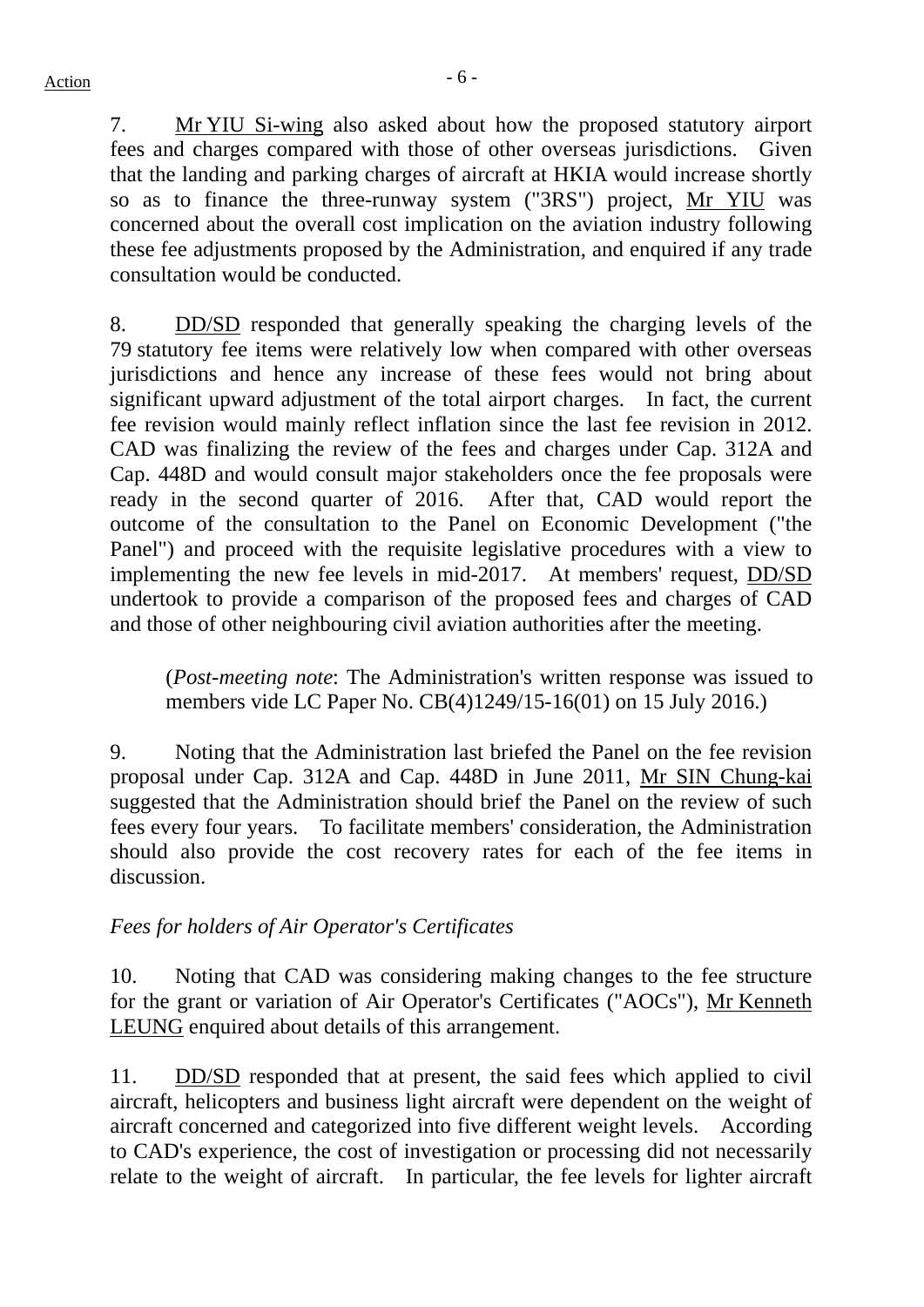could not fully reflect the cost spent by CAD. As a result, fees for lighter aircraft types were under-recovering and CAD was considering rationalizing the fee structure for AOC with a view to achieving full-cost recovery. In taking forward the new fee proposals, CAD would also take into account the implication on the affected aircraft operators.

12. In response to Mr Kenneth LEUNG's further question, Flight Operations Inspector (S)3 advised that under the five-level fee structure for AOC, airbus A350 with a take-off weight of about 270 tonnes belonged to the heaviest weight level, whereas a general business aircraft with take-off weight of about 60 tonnes fell in the second or third weight level.

## *Environmental performances of airlines*

13. Noting that the fee structure and levels of the 79 statutory fee items simply followed the "user pays" principle of the Government and the charging principles adopted by the International Civil Aviation Organisation and that some of the fees were set in accordance with aircraft weights, Mr YIU Si-wing suggested that the Administration should also take into account the efforts made by airlines to reduce air and noise pollution from flight operation when determining the fee structure and levels so as to encourage airlines to enhance their environmental performances.

14. Sharing Mr YIU Si-wing's concern on aircraft noise, Mr Frankie YICK considered that the Administration should provide incentives under the charging mechanism for airlines to use new generation aircraft which were larger and quieter. Airlines should also be encouraged to use the flight path farther away from more densely populated areas during night-time. In order to address the capacity constraint of the two runways and optimize their usage before the completion of 3RS in 2020, the Administration should explore the feasibility of extending the airport's operating hours by starting one hour earlier in the morning.

15. In response, DD/SD advised that the Administration acknowledged the need to enhance the environmental performances of airlines and hence the Administration had been collaborating with AAHK to encourage airlines to use larger but quieter aircraft. In addition, CAD and AAHK had been exploring measures with a view to increasing runway movements at night, such as allowing more movements of quieter aircraft and shortening the period of runway closure at night for routine maintenance, having regard to the need of minimizing the noise impact on neighbouring residents.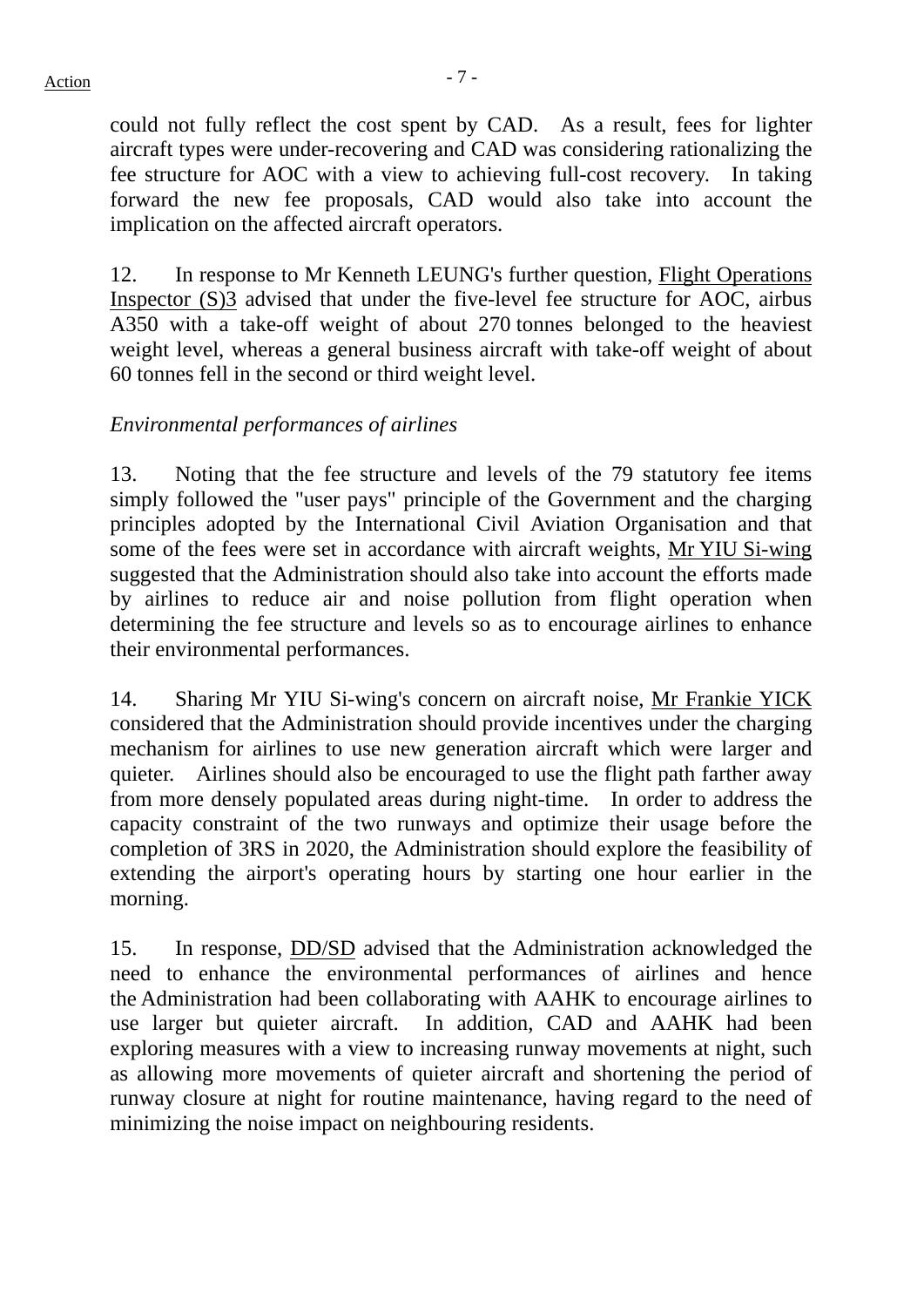Conclusion

16. The Chairman invited the Administration to take note of members' various concerns and views raised at the meeting.

## **IV. Prices of domestic liquefied petroleum gas**

- $(LC$  Paper No.  $CB(4)1138/15-16(02)$  Environment Bureau's paper on price adjustment mechanism and transparency of domestic liquefied petroleum gas prices
	- LC Paper No.  $CB(4)1138/15-16(03)$  Transport and Housing Bureau's paper on centralised liquefied petroleum gas supply for public housing
	- LC Paper No.  $CB(4)1138/15-16(04)$  Paper on prices of domestic liquefied petroleum gas and selection of centralized domestic liquefied petroleum gas suppliers for subsidized housing prepared by the Legislative Council Secretariat (background brief)
- LC Paper No.  $CB(4)992/15-16(01)$  Letter from Hon TANG Ka-piu dated 12 May 2016 on issues relating to domestic liquefied petroleum gas (Chinese version only))

Presentation by the Administration

17. At the invitation of the Chairman, Deputy Secretary for the Environment ("DSEN") briefed members on the price adjustment mechanism of domestic liquefied petroleum gas ("LPG") and the Government's efforts in monitoring these prices. Assistant Director (Estate Management)2 ("AD/EM") introduced the arrangements of the Hong Kong Housing Authority ("HA") for the adoption of centralized LPG supply in public rental housing ("PRH") estates. Details of the introductions were set out in the Administration's papers (LC Paper Nos. CB(4)1138/15-16(02) and (03)).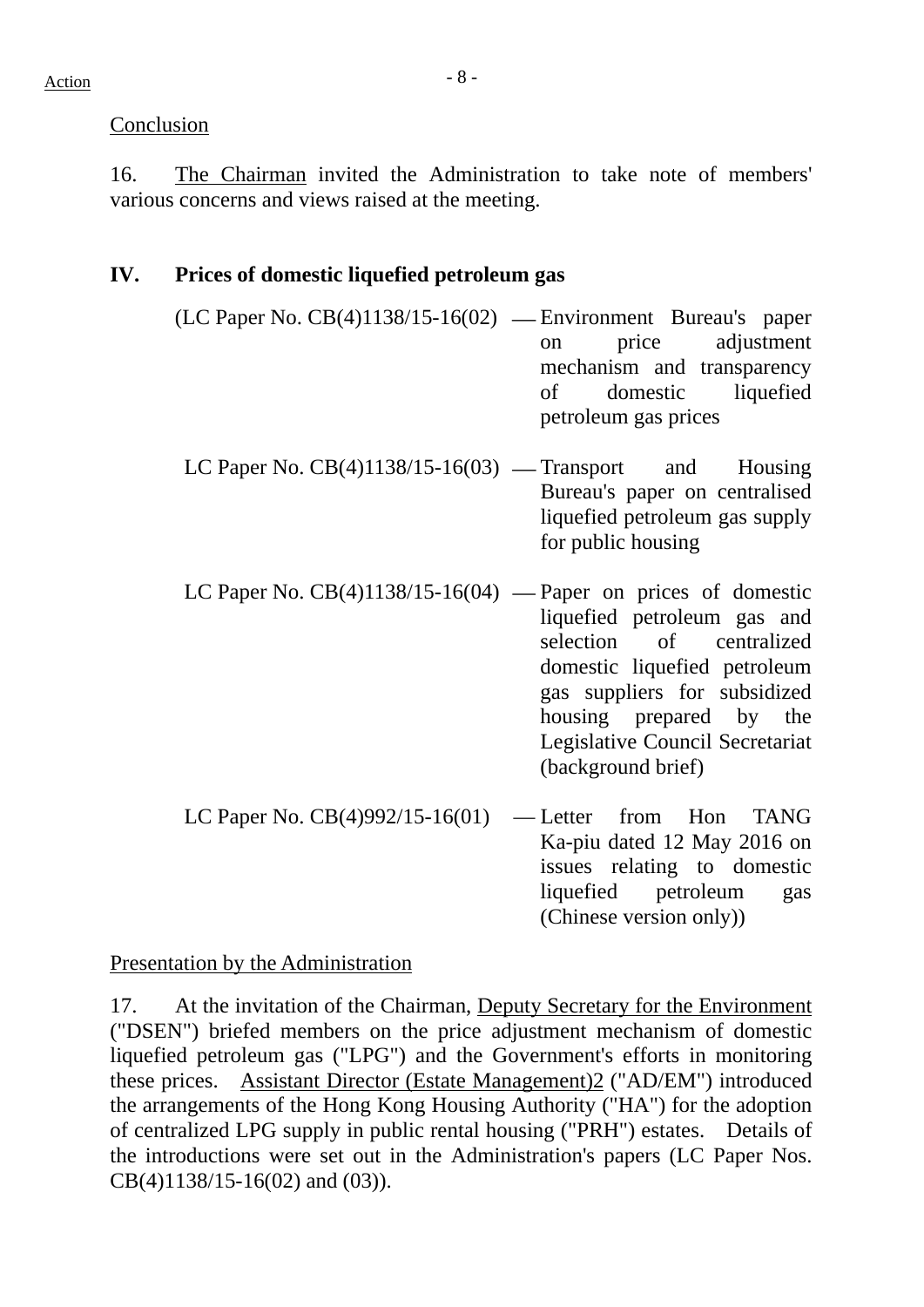Admin

## Discussion

## *Prices of domestic liquefied petroleum gas*

18. Mr TANG Ka-piu expressed concern that both the retail prices and price adjustments set by local LPG suppliers were almost the same. Although two of the three domestic piped LPG suppliers had already published the updated prices on their websites, he suggested that the Administration should publish domestic piped LPG prices of all the three suppliers centrally on the Government website to enhance the price transparency.

19. DSEN responded that the Environment Bureau had consulted the Competition Commission ("the Commission") on this suggestion. Given the highly concentrated nature of the domestic LPG market in Hong Kong, the Commission was of the view that publishing the price information on a designated platform so as to enhance price transparency could in fact facilitate price coordination and lead to an alignment of prices between suppliers. This arrangement might violate the Competition Ordinance (Cap. 619) or give rise to risks under the competition policy. In the light of the Commission's opinion, the Administration would not mandatorily request the oil companies to centrally publish their price information on the Government website.

20. Mr TANG Ka-piu was not convinced of the Administration's explanation given that prices of auto-fuel products and auto-LPG had already been published on the websites of the Consumer Council under its "auto-fuel price calculator" and of the [Electrical and Mechanical Services Department](http://www.emsd.gov.hk/) respectively. He called on the Administration to further consult the Commission on publishing centrally the time-lagged prices of domestic piped LPG of all suppliers on the Government website so that the public could easily monitor the quality of gas supply service and the reasonableness of the LPG prices.

21. In response, DSEN relayed the Commission's views that the contracts for domestic piped LPG supply had a longer timeframe and end-users could hardly change a supplier even they received LPG price information from a designated online platform. In contrast, end-users of auto-fuels and auto-LPG could compare the relevant prices and discounts based on the information provided on the pricing platforms before choosing suppliers. Notwithstanding, he undertook to consult the Commission further regarding the suggestion of publishing the time-lagged prices of domestic piped LPG of all suppliers on the Government website.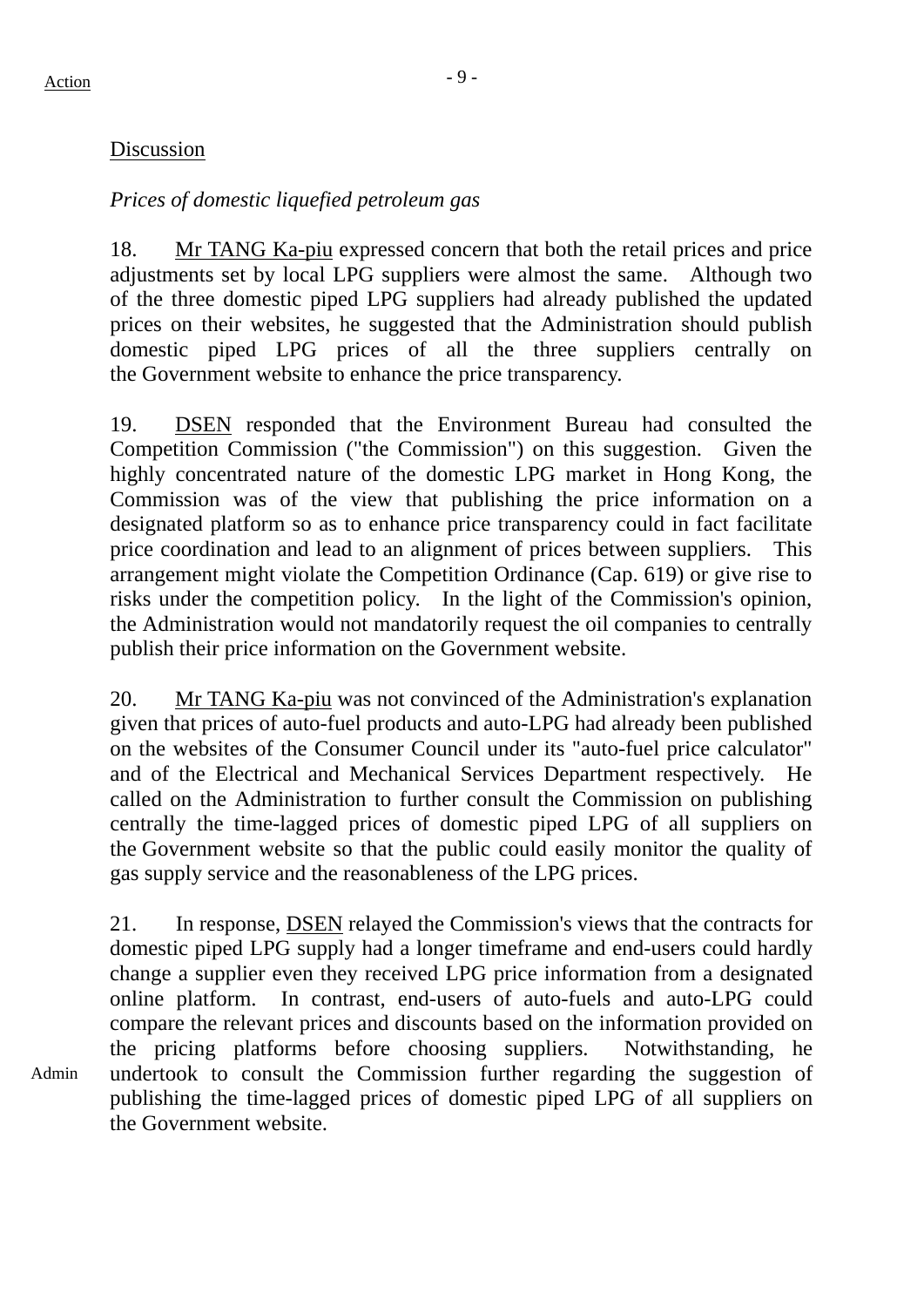## *Centralized liquefied petroleum gas supply in public rental housing estates*

22. Noting that there were 15 PRH estates installed with centralized LPG supply system under HA's management, Mr TANG Ka-piu expressed concern about the current arrangements for renewals of contracts with LPG suppliers for provision of centralized domestic LPG. He said that although the LPG supply contracts of these PRH estates stipulated that the suppliers should not levy any charges higher than that in the prevailing private market, the LPG prices of these estates were actually higher than those of some private housing estates, such as Heng Fa Chuen, after the deduction of rebates and discounts offered by LPG suppliers.

23. AD/EM advised that on the premise of a safe and stable gas supply to its tenants, it was HA's policy to arrange with the LPG supplier for renewal of the contract upon the expiry of a term of 10 years, provided that the performance of the supplier was satisfactory during the contract period. This renewal arrangement instead of re-tendering would prevent temporary suspension of service and possible disturbance to the users that might be brought about by a change of supplier. Nevertheless, HA would look into the latest market situation and take into account the experience in private housing developments, with a view to considering whether any changes should be made to the policy.

24. Mr TANG Ka-piu expressed dissatisfaction with the renewal arrangement as this might not be to the best interest of users in PRH estates. He opined that HA should take a more active approach to negotiate with LPG suppliers prior to renewal of contracts with a view to negotiating more favourable terms for end users.

25. Miss CHAN Yuen-han asked about the timetable for completion of the review on the said renewal arrangement. In addition, she was concerned whether such arrangement violated the competition policy, and urged the Administration to make timely updates to its policies to tie in with the new legislation. In response, AD/EM advised that the Administration would look into the matter and consider making changes to its policies having regard to the latest market situation, the implication on end users, the Commission's view and the expiry time of existing contracts for LPG supply services.

26. To further follow up the issue, Mr TANG Ka-piu and Miss CHAN Yuen-han requested the Administration to provide information on the expiry dates of the existing contracts entered with LPG suppliers for provision of centralized LPG in PRH estates.

(*Post-meeting note*: The Administration's written response was issued to members vide LC Paper No. CB(4)1239/15-16(01) on 14 July 2016.)